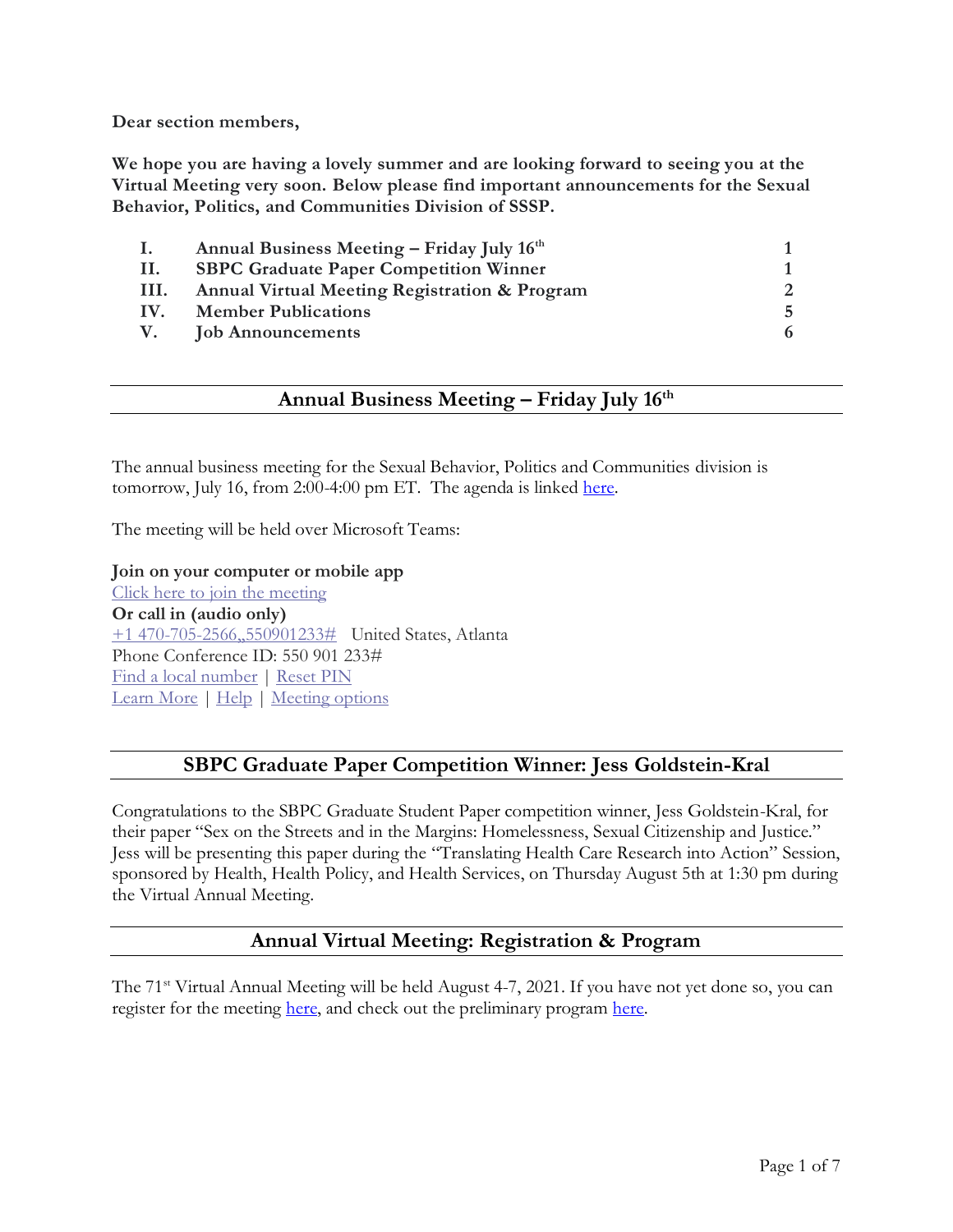#### **Be sure to check out our division sessions:**

# **Session 011: CRITICAL DIALOGUE: Sexual Violence, Power, and Justice**

*Date:* Wednesday, August 4, 11:30 AM - 1:15 PM **Sponsors:** Crime and Juvenile Delinquency; Gender; Sexual Behavior, Politics, and Communities

*Organizers:* Jamie L. Small, University of Dayton; Rafia Javaid Mallick, University of Oklahoma *Presider/Discussant:* Heather Hlavka, Marquette University

### *Description:*

This critical dialogue will investigate sexual violence, mechanisms of power, and access to justice, broadly conceptualized. Since the #MeToo movement, sexual violence has received renewed public recognition, but it remains under-theorized in the discipline of sociology. The papers focus on both empirical patterns of sexual violence as well as the cultural meanings that frame the issue. They also take up intersectional approaches, attuned to the ways that social difference shapes sexual victimization and perpetration. The dialogue will move toward considerations of harm mitigation, ethical representation, and justice for survivors.

#### *Papers:*

"Complicating Clery: Title IX Coordinators' Perspectives on Campus Sexual Violence Reporting and the Limits of Institutional Transparency," Ashley C. Rondini, Franklin & Marshall College

"Does Age Matter? Public Perception of Rape against Women in China," Ya Su, University of Notre Dame and Minju Kwon, Chapman University

"Gender, Culture, Power and Child Sexual Abuse: Exploring the Role of Mothers in Homes Where Girl-child Sexual Abuse Occurs in Jamaica," Patricia B. Watson, University of Missouri

"Gendered Risk Regimes: Centering the Study of Violence in Organizations," Nona Maria Gronert, University of Wisconsin-Madison

"Queer Male Survivors' Constructions of Hierarchies of Victimhood," Doug Meyer, University of Virginia

"The 'Lottery' of Rape Reporting: Secondary Victimization and Swedish Criminal Justice Professionals," Caitlin P. Carroll, The University of Texas at Austin, Winner of the Crime and Juvenile Delinquency Division's Student Paper Competition

# **Session 020: Queer Communities, Space, and Identities**

*Date:* Wednesday, August 4, 1:30 PM - 3:15 PM *Sponsor:* Sexual Behavior, Politics, and Communities *Organizer:* Rafia Javaid Mallick, University of Oklahoma *Presider & Discussant:* Melissa Maxey, University of Oklahoma

## *Description:*

This session will discuss what does it mean to be part of the 'Queer community' and their experiences. The papers will focus on the ideas related to community 'belongingness', 'difference', and 'diversity'; the importance of physical and online spaces, and the role they play in the wellbeing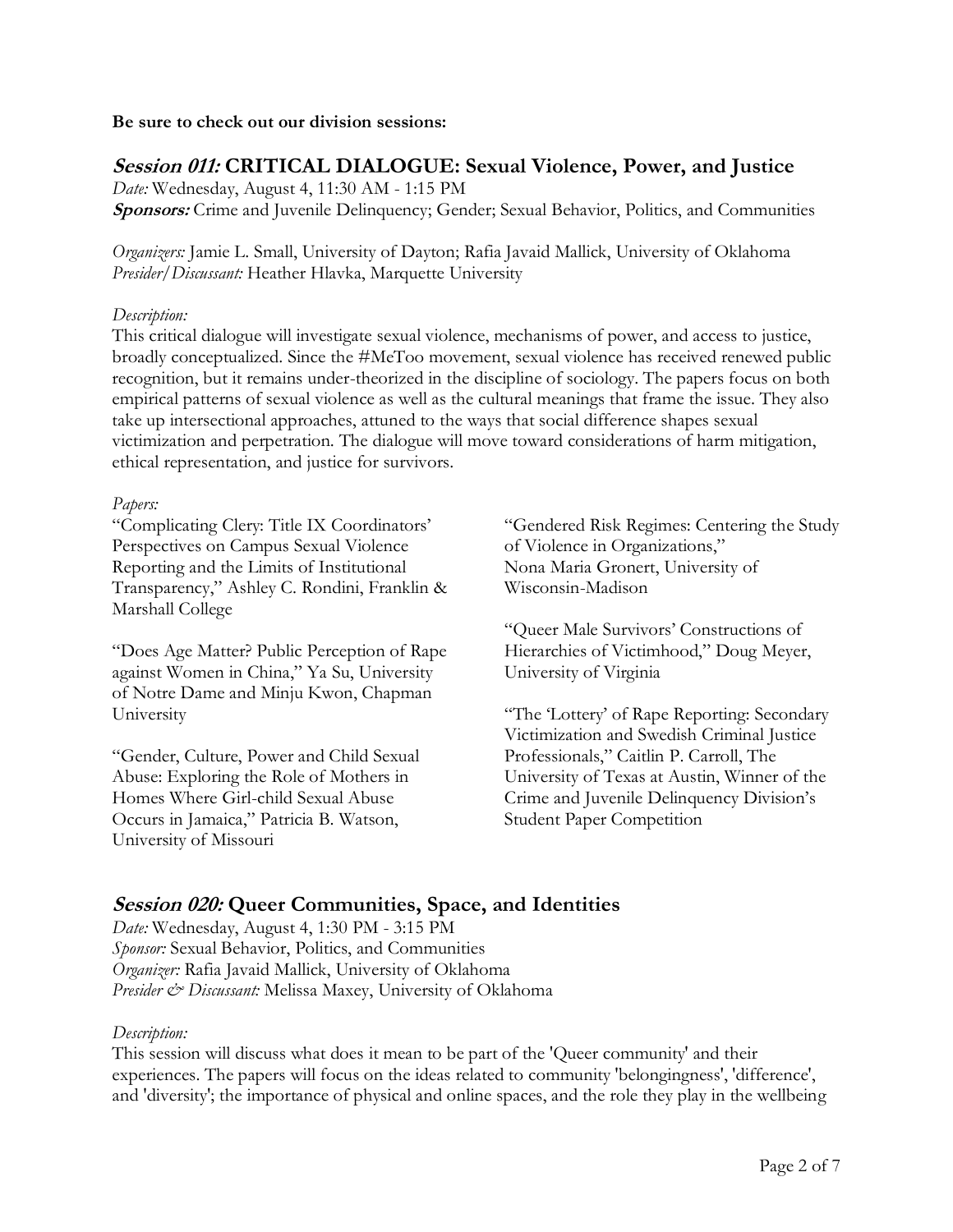of the community. They can also explore the ritual symbolism of the spaces and the consequences attached to them. The discussion will move toward the interrelation of identities, spaces, and communities; exploring the implications of ritualism and symbolism.

#### *Papers:*

"Making Public Sex a Social Problem: News Coverage of Public Sex in Cincinnati, 1960- 2021," Kyle Shupe, University of Cincinnati

"Les Meet Up: LGBTQ+ Women's Use of Meetup Groups as Community Building," Ashley M. Green, University of South Florida

"Love and Capitalism: Love Lock Bridges and the Definition of the Situation,"

Joshua Anthony Reyna, The University of Texas at San Antonio and Ramiro Garcia-Villarreal, Independent Scholar

"Educator Perceptions of Gendered Risks Related to Cyberbullying and Online Aggression," Michael Adorjan, University of Calgary and Rosemary Ricciardelli, Memorial University of Newfoundland

# **Session 034: Gender, Sexuality, and the Law**

*Date:* Thursday, August 5, 9:30 AM - 11:15 AM *Sponsors:* Law and Society; Sexual Behavior, Politics, and Communities *Organizer & Presider:* Lloyd Klein, LaGuardia Community College

#### *Description:*

This session examines the relationship between gender and the law. Various legal perspectives will be discussed through consideration of gender disparities and perspectives as understood through criminal justice responses. Paper topics include autopsies and gender-based disparities, a longitudinal study of gender polarization, maternal filicide, FOSTA, and child sexual abuse prosecutions.

## *Papers:*

"Gender Disparities in Autopsies Involving Suspicious Deaths: The Role of Perceived Gender-based Vulnerability," Stephen J. Morewitz, San Jose State University

"Unpacking Gender Polarization: Dynamics of State Partisanship and Women's Political Representation, 1975-2019," Morgan C. Matthews, University of Wisconsin-Madison

"Criminal Justice Responses to Maternal Filicide: Judging the Failed Mother," Emma Milne, Durham University

"You Have to Love Pain': How Child Sexual Abuse Prosecutions Shaped a Tough on Crime Era," Jamie L. Small, University of Dayton

"Seeking and Surveilled: The Effects of FOSTA on Sugar Babies' Tumblr Activities," Rachel E. Davis, University of Kentucky

# **Session 064: Queer, Trans\*, and Gender(ed) Lived Realities**

*Date:* Friday, August 6, 9:30 AM - 11:15 AM *Sponsors:* Gender Sexual Behavior, Politics, and Communities *Organizer, Presider & Discussant:* Ashley M. Green, University of South Florida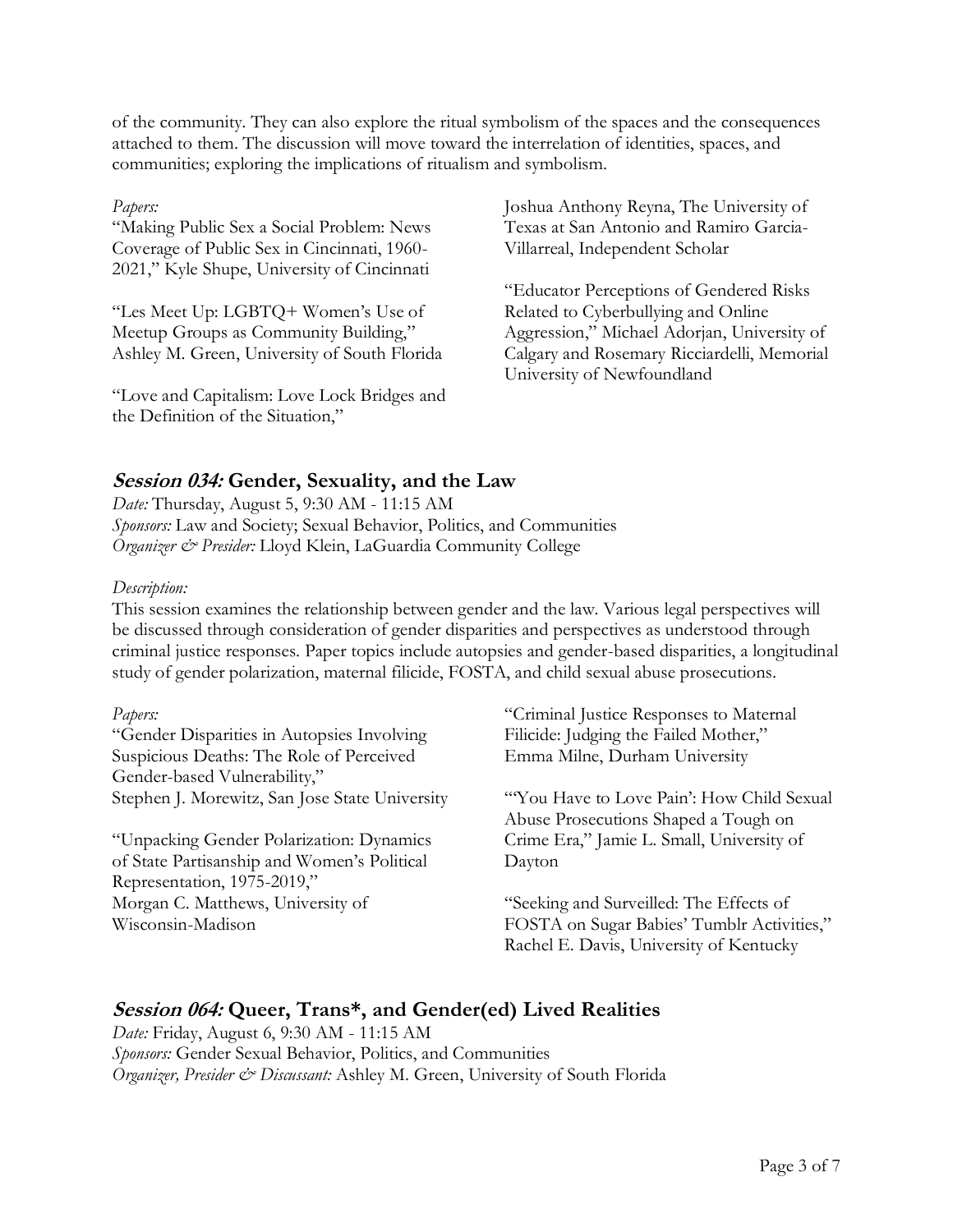#### *Description:*

Incorporating an intersectional analysis, the papers in this session focus on LGBTQ+ experiences of embodiment. The panelists do so by utilizing a variety of methods to examine the lived realities of aging, body weight, interactions with medical providers, and institutionalized practices within healthcare systems.

#### *Papers:*

"Coercion and Heterosexual Rituals in Medicine," Bertha A. Ben Khallouq, University of Central Florida

"Does Racial Homophily Increase Body Weight? Evidence from Sexual Minorities," Philip J. Pettis, Vanderbilt University

"Harnessing Progress: Constructing Aging as a Process of Growth and Improvement in Midlife," Harry N. Barbee, Vanderbilt University

"The Limits of Charity in Creating Trans Care: Inequalities in GoFundMe Top Surgery Campaigns," Hayden J. Fulton, University of South Florida

# **Session 090: CRITICAL DIALOGUE: Sexualities on the Edge**

*Date:* Friday, August 6, 3:30 PM - 5:15 PM *Sponsor:* Sexual Behavior, Politics, and Communities *Organizer & Presider/Discussant:* Kathleen Asbury, Community College of Philadelphia

#### *Description:*

This session features cutting edge research by researchers who challenge our thinking. This year presenters' work will increase our global presence and analysis through their current research. Please join us!

#### *Papers:*

"The Missing Practice of Sexual Health Care," Patricia M. Barrett and Wendy Simonds, Georgia State University

"Sex on the Streets and in the Margins: Homelessness, Sexual Citizenship, and Justice," Jess Goldstein-Kral and Jamie O'Quinn, The University of Texas at Austin, Winner of the Sexual Behavior,

Politics, and Communities Division's Student Paper Competition

"Complicating the Sex Worker Victimcriminal Identity: The Nonprofit Industrial Complex, Carceral Humanitarianism, and Black Feminism as Intervention," Veronica Shepp, University of Illinois at Chicago

# **Session 121: Gender, Sexuality, and the Law II**

*Date:* Saturday, August 7, 3:30 PM - 5:15 PM *Sponsors:* Law and Society; Sexual Behavior, Politics, and Communities *Organizer & Presider:* Lloyd Klein, LaGuardia Community College

## *Description:*

This session focuses on the impact of criminal justice policy through the consideration of Title IX protections along with several papers on children and women's rights. Paper topics include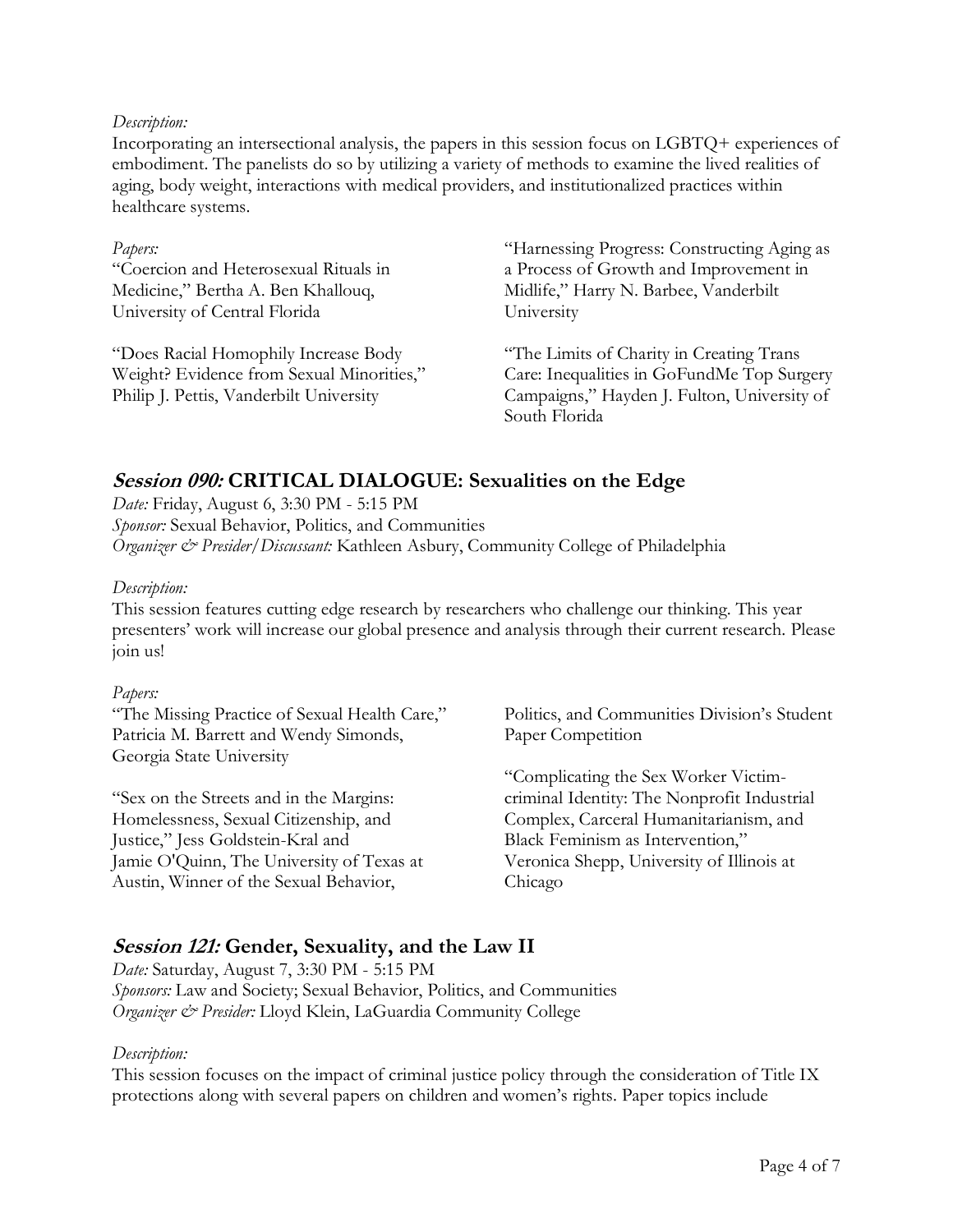examinations of Title IX from the perspective of trans exclusionary language and sexual violence silence along with several other presentations devoted to best interests of the child, trans healthcare for minors, and transnational human rights framework against sexual violence in South Korea.

*Papers:* "An Analysis of Title IX Policy and Trans Exclusionary Language," Hannah Liebreich, Furman University

"Neutralizing Institutional Risk: A Case Study of Title IX Confusion & Sexual Violence Silence," Lara H. Janson, University of Chicago

"Interrogating the Imagined Futurities of Bans on Trans Healthcare for Minors," Ruben D. Caginalp, Fordham University

"A Whole Village: Polyamorous Families and the Best Interests of the Child Standard," Kimberly Rhoten, Boston University, Elisabeth A. Sheff, Sheff Consulting and University of Tennessee and Jonathan Lane, JD Lane Law

"Women's Rights Are Human Rights: Activists' Implementation of the Transnational Human Rights Framework Against Sexual Violence in South Korea," Laura L. Becker, University of Hawaiʻi at Mānoa

# **Member Publications**

Barcelos, Chris. 2020. Distributing Condoms and Hope: The Racialized Politics of Youth Sexual [Health.](https://www.ucpress.edu/book/9780520306714/distributing-condoms-and-hope) University of California Press.

Daniel, Meghan. "The Social Movement for Reproductive Justice: Emergence, Intersectional Strategies, and Theory Building." *Sociology Compass.* Online first:<https://doi.org/10.1111/soc4.12907>

Daniel, Meghan and Cedric de Leon. 2020. "Leadership and Sequencing in Intersectional Mobilization: An Analysis of the Chicago Abortion Fund, 1985-2015." *Mobilization: An International Quarterly* 24(4): 461-474.

Jackson, Monisha Issano. 2020. "What are the demands of 'decolonising' UK universities?" [https://link.medium.com/ZYqXfRgH9fb.](https://link.medium.com/ZYqXfRgH9fb)

Levitt, L. (2020). *Hunger games* and the dystopian imagination. In Jenkins, H., Peters-Lazaro, G., & Shresthova, S. (Eds.), *Popular culture and the civic imagination: Case studies of creative social change*. NYU Press.

Levitt, L. (2021). Restricting/sharing knowledge: The moral economy of sex workers' information sharing practices. *Spectator 41*(1). (forthcoming)

Levitt, L. (2021). Sex work/gig work: A feminist analysis of precarious dominance labor in the economy. In Dolber, B., Kumanyika, C., Rodino-colocino, M., & Wolfson, T. (Eds.), *The gig economy: Workers and media in the age of convergence*. Routledge. (forthcoming)

Levitt, L. (2020, Nov. 18). Field Notes from a regenerative future. *Regenerative Futures.* <https://medium.com/regenerative-futures/fieldnotes-from-2060-e358d8a3947b>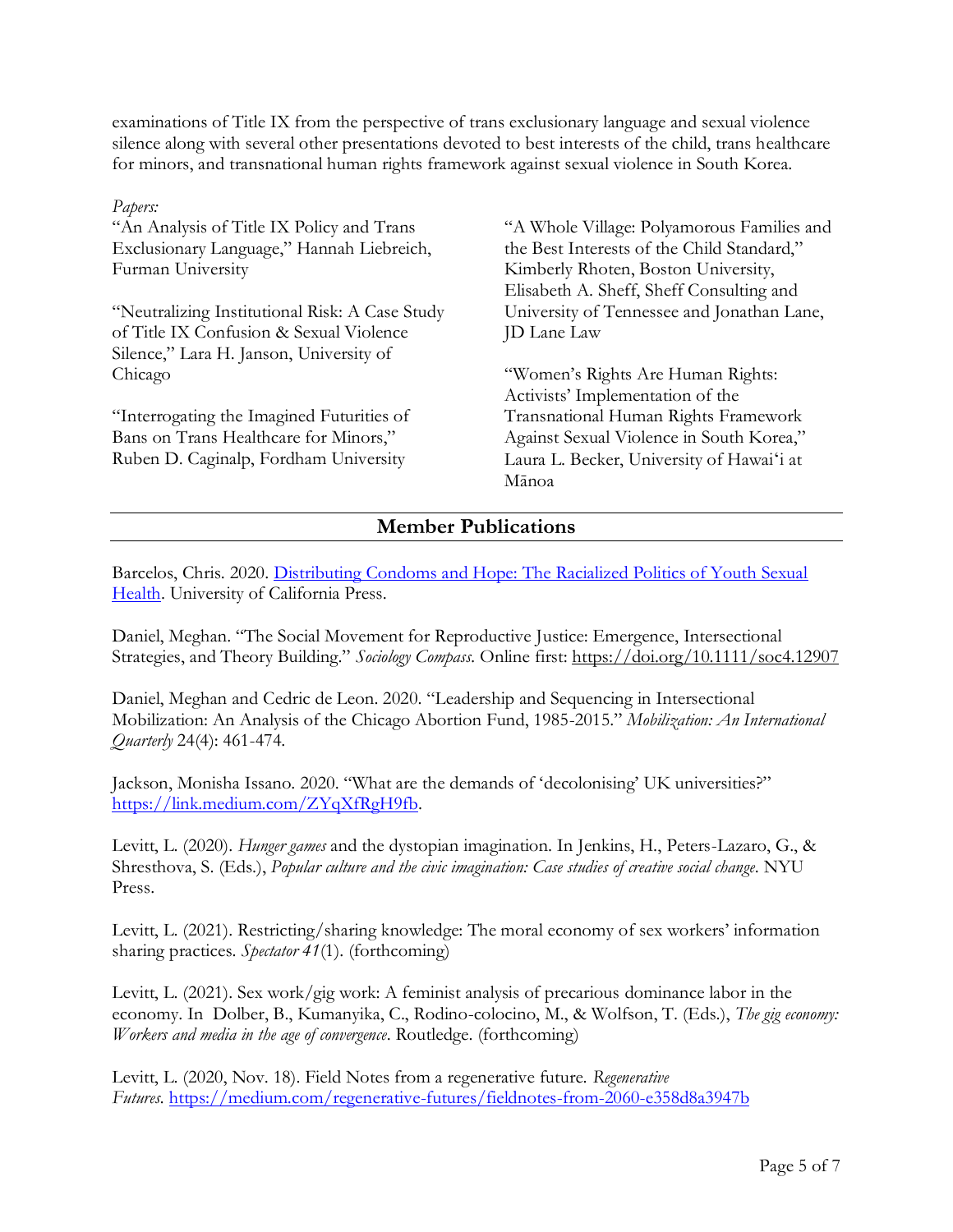Levitt, L. (2020, Oct. 13). The Sex Workers' Outreach Project Los Angeles holds Vision Quilt workshop for International Day to End Violence against Sex Workers. *VQ Blog*.

Meyer, Doug. Forthcoming. "Racializing Emasculation: An Intersectional Analysis of Queer Men's Evaluations of Sexual Assault." *Social Problems* (published online, ahead of print, doi: 10.1093/socpro/spaa053).

Meyer, Doug. 2020. "'So Much for Protect and Serve': Queer Male Survivors' Perceptions of Negative Police Experiences." *Journal of Contemporary Criminal Justice* 36(2): 228-250.

Meyer, Doug. 2020. "Omar Mateen as U.S. Citizen, Not Foreign Threat: Homonationalism and LGBTQ Online Representations of the Pulse Nightclub Shooting." *Sexualities* 23(3): 249-268.

Meyer, Doug. 2020. "An Intersectional Analysis of LGBTQ Online Media Coverage of the Pulse Nightclub Shooting Victims." *Journal of Homosexuality* 67(10): 1343-1366.

Regan, Hannah. Playboy and Pornification: 65 Years of the Playboy Centerfold. *Sexuality & Culture* **25,** 1058–1075 (2021). <https://doi.org/10.1007/s12119-020-09809-2>

Zamantakis, Alithia, and Dresden Lackey. 2021. "Dying to be (A)Gendered: Trans/Nonbinary Experiences of Eating Disorders." *Sociological Inquiry*. DOI: 10.1111/soin.12425.

Zamantakis, Alithia. 2020. ["Queering Intimate Emotions: Trans/Nonbinary People Negotiating](https://l.facebook.com/l.php?u=https%3A%2F%2Fdoi.org%2F10.1177%2F1363460720979307%3Ffbclid%3DIwAR353GHfIlAB9vuXuQWncKED9c1OLh4P0zFLWhtBkHzrMTJ5V4UQvlCmh8A&h=AT0SDtEosm6uLdi7pZ31YFF5KtKyIdNQeg7OTGk0xIgsVks-09GUSxtCIqqyBhgIcSQAylECsOi5-FbwFDHmJEjQHyJJaRAIqdkcoCt34n9uwfI155ksF1MLblR5Sb7pDdiEgNF_2YmuFs88CaimnKrc8Q&__tn__=H-R&c%5B0%5D=AT15ndPACjtvUP7iynGa4etNVs5Mvl_RY-R-uVsj3l2RSpE9S4gD6EonvdnnFZcx1pY0ZmADW0X75n92HbT2RIzP15DPEKZmXJkv3aih81Lsr-Y5GcjMk8GBIdMI_WxnaHUC1GdFLHJbrfFkfdgU_bTfgA)  [Emotional Expectations in](https://l.facebook.com/l.php?u=https%3A%2F%2Fdoi.org%2F10.1177%2F1363460720979307%3Ffbclid%3DIwAR353GHfIlAB9vuXuQWncKED9c1OLh4P0zFLWhtBkHzrMTJ5V4UQvlCmh8A&h=AT0SDtEosm6uLdi7pZ31YFF5KtKyIdNQeg7OTGk0xIgsVks-09GUSxtCIqqyBhgIcSQAylECsOi5-FbwFDHmJEjQHyJJaRAIqdkcoCt34n9uwfI155ksF1MLblR5Sb7pDdiEgNF_2YmuFs88CaimnKrc8Q&__tn__=H-R&c%5B0%5D=AT15ndPACjtvUP7iynGa4etNVs5Mvl_RY-R-uVsj3l2RSpE9S4gD6EonvdnnFZcx1pY0ZmADW0X75n92HbT2RIzP15DPEKZmXJkv3aih81Lsr-Y5GcjMk8GBIdMI_WxnaHUC1GdFLHJbrfFkfdgU_bTfgA) Intimate Relationships."*Sexualities*.

# **Job Announcements**

**Institution:** St. Catherine University

**Department:** Dept. of Women's Studies **Title:** Visiting Professor **Link:** https://www.nwsa.org/networking/apply\_now.aspx?view=2&id=660168

#### **Description:**

We seek a visionary scholar working at the intersections of gender and critical race studies to help us re-imagine our curriculum and to rethink women's higher education in the 21st century. We are particularly interested in candidates holding interdisciplinary PhDs in Women's Studies and a research and teaching focus on gender/sexuality and Critical Race and/or Ethnic Studies.

|        | <b>Institution:</b> Syracuse University                             |
|--------|---------------------------------------------------------------------|
|        | <b>Department:</b> Maxwell School of Citizenship and Public Affairs |
| Title: | Sociology Associate Professor - Gender and Qualitative Methods      |
| Link:  | https://www.sujobopps.com/postings/87128                            |

## **Description:**